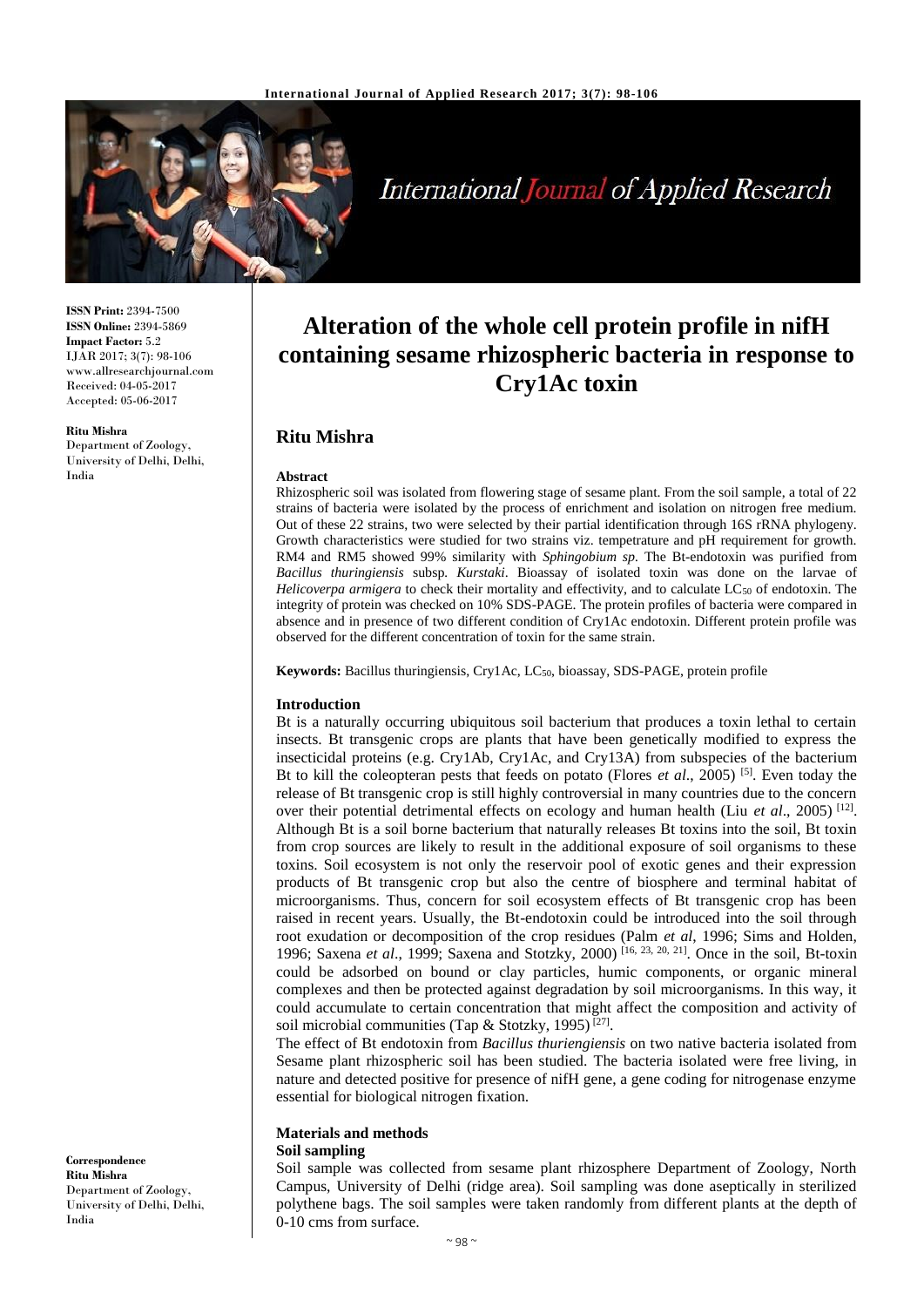Composite mixture was made and plant roots, stones and other debris were removed by hand picking from the samples. Some soil was sieved with < 4mm size sieve and stored at 4  $\degree$ C for pH, microbial activity and percentage  $(\% )$ C, H, N and S analysis. Remaining soil samples were stored immediately at -20 ˚C before analysis. Soil pH, Organic carbon, Available phosphate (P2O5), Available potassium (K2O), Ammonical nitrogen (N) and Nitrate nitrogen (N) content of the soil was determined using HIMEDIA soil testing kit according to instruction manual. Soil dry matter content, Moisture content (%), Water holding capacity was determined according to procedure described by (Alef *et al*.,) For total C, H, N, S, analysis, the samples were oven dried at 60 ˚C for 8-10 hrs. The dried soil samples were then sieved through BSSM standard sieves numbers 200 and 300. Sieve 200 had mesh size 0.075 microns. Sieve 300 had mesh size 0.05 microns. These samples were analysed for C.H.N.S. at University Scientific Instrumentation Centre by the C.H.N.S.O analyser Elementar Vario ELIII.

#### **Isolation of bacterial strain**

5 grams of soil sample aseptically and inoculated into 100 mL of nitrogen free LGI medium. This was kept at 28˚C, 150 rpm for 15 days. After 15 days, the solid particles were allowed to stand for 1 hr and 10 mL of supernatant was used to inoculate fresh LGI medium. This was repeated for 4 weeks and every time with fresh LGI medium. An aliquot of 100 µL was taken from LGI medium. This aliquot was diluted to 100 times to 108 times by using autoclaved milliQ water. Different dilutions were spread on LGI agar plates by using sterilized glass spreader. Plates were incubated at 28˚C for 48 hrs. Only those plates with 100 dilutions were found to have distinct colonies. The discrete colonies of microbes showing luxurious growth were isolated depending upon their distinct morphological features such as shape, size, color etc.

## **Isolation of pure strain**

Each morphologically different colony was streaked on fresh LGI agar plates separately. Isolates were purified further by streaking on fresh LGI agar plates on every alternate day for 1 week. Each isolated strains was studied for their basic colony characteristics namely abundance of growth, pigmentation, size, form, margin of colony and elevation of colony on LB agar plates after 48 hrs of growth. The selected strains were distinguished as Gram's positive and Gram's negative strain by KOH method.

## **Isolation of genomic DNA**

Genomic DNA was isolated from each strain according to the method described by Sambrook et al., (1989)<sup>[19]</sup> DNA quantity and quality were checked by agarose gel electrophoresis and by Nano Drop ND 100, spectrophotometer. For purity check ratio of absorbance at wavelength 260 nm and 280 nm was taken in account. If A260/280=1.8  $\pm$  0.1 the DNA was considered pure. The isolated DNA was also visualized for integrity and for RNA and protein contamination on 0.8% agarose gel stained with ethidium bromide and visualized under UV-light.

## **Amplification of nifH gene from the isolated strain**

The presence of 370 bp *nifH* gene encoding for enzyme nitrogenase was checked in isolates. For that, 370 bp *nifH* genes from all the soil isolates were amplified using primers PolF: 5'-TGC GAY CCS AAR GCB GAC TC-3' and PolR: 5'-ATS GCC ATC ATY TCR CCG GA-3' designed by Poly *et al*., (2001a). Amplification was observed on 2% agarose gel using UV visualization of Et-Br stained band. The PCR amplified products were loaded on 2% agarose gel stained with ethidium bromide and visualized under UVlight.

#### **16S rRNA gene amplification from isolated strains**

The 16S rRNA gene was amplified from each strain by colony PCR technique. The amplified PCR products were loaded on 1% agarose gel stained with ethidium bromide and visualized under UV-light. *PCR product was eluted* and sent to Macrogen Korea for sequencing using universal primers for 16S rRNA gene. The sequences obtained were analyzed using ABI sequence analysis software. The sequence obtained for each strain was subjected to nucleotide BLAST search program for identification of the soil isolates. Out of 30 isolated strains, strain RM1 and RM2 were selected on the basis of 16S rRNA gene sequence similarity for further studies. Partial 16S rRNA gene sequence for the strains RM4 (606bp) and RM5 (410bp) were submitted to NCBI Bankit to obtain the accession number and for future references.

#### **2.1.6. Optimization of growth condition for RM4 and RM5**

To optimize the growth conditions i.e. temperature and pH conditions for strains, both the strain, RM4 and RM5 were grown at different temperature and different pH. 5 ml of LB broth was inoculated with a single bacterial colony. It was allowed to grow till optical density reached 0.7 at λ595nm.

## **Optimization of temperature and pH condition**

To optimize the temperature for bacteria, 2 ml of culture (OD of 0.7 at λ595nm) was inoculated into flasks containing 200 ml of LB broth each. Each inoculated flask was kept on shaker at three different conditions (20  $\rm{°C}$ , 150 rpm), (30  $\rm{°C}$ , 150 rpm), and (40 °C, 150 rpm), for 48 hrs. 2 ml of sample was taken out in microcentrifuge tubes at interval of every 2 hrs starting from 0 hr. OD was monitored on UV-visible light at λ595nm. Experiment was performed in triplicate for each temperature.

LB broth with different pH: 5.3, 6.3, 7.3, 8.3, and 9.3 were prepared and autoclaved. To optimize the pH condition of bacteria, 2 ml of culture (OD at λ595nm) was inoculated into each flask containing 200 ml of LB broth. Each inoculated flask kept on shaker at 30  $^{\circ}$ C, 150 rpm, for 48 hrs. 2 ml of sample was taken out in microcentrifuge tubes at interval of every 2 hrs starting from 0 hr. Optical density was monitored on UV-visible light at λ595nm. Experiment was performed in triplicate for each pH.

## **Purification of Cry1Ac toxin**

The spore crystal mix was isolated from the bacteria *Bacillus thuringiensis* by the method described by Howard *et al.*, (1979)<sup>[9]</sup>; Mittal *et al.*, (2007)<sup>[15]</sup>. Cry1Ac toxin was isolated from the spore crystal mix of *Bacillus thuringiensis* by slight modification of the method described by Babu *et al*., (2002) [4] . Spore crystal mixture was mixed with NaOH  $(50 \text{ mM}, \text{pH } 12.0)$  in the ratio of 1:12 (W/V) and incubated at  $37 \text{ °C}$  in a shaker for  $30 \text{ min}$ . After incubation, the tube containing spore crystal mixture and alkali buffer was centrifuged at 10,000 rpm for 10 min at 4  $\degree$ C to remove the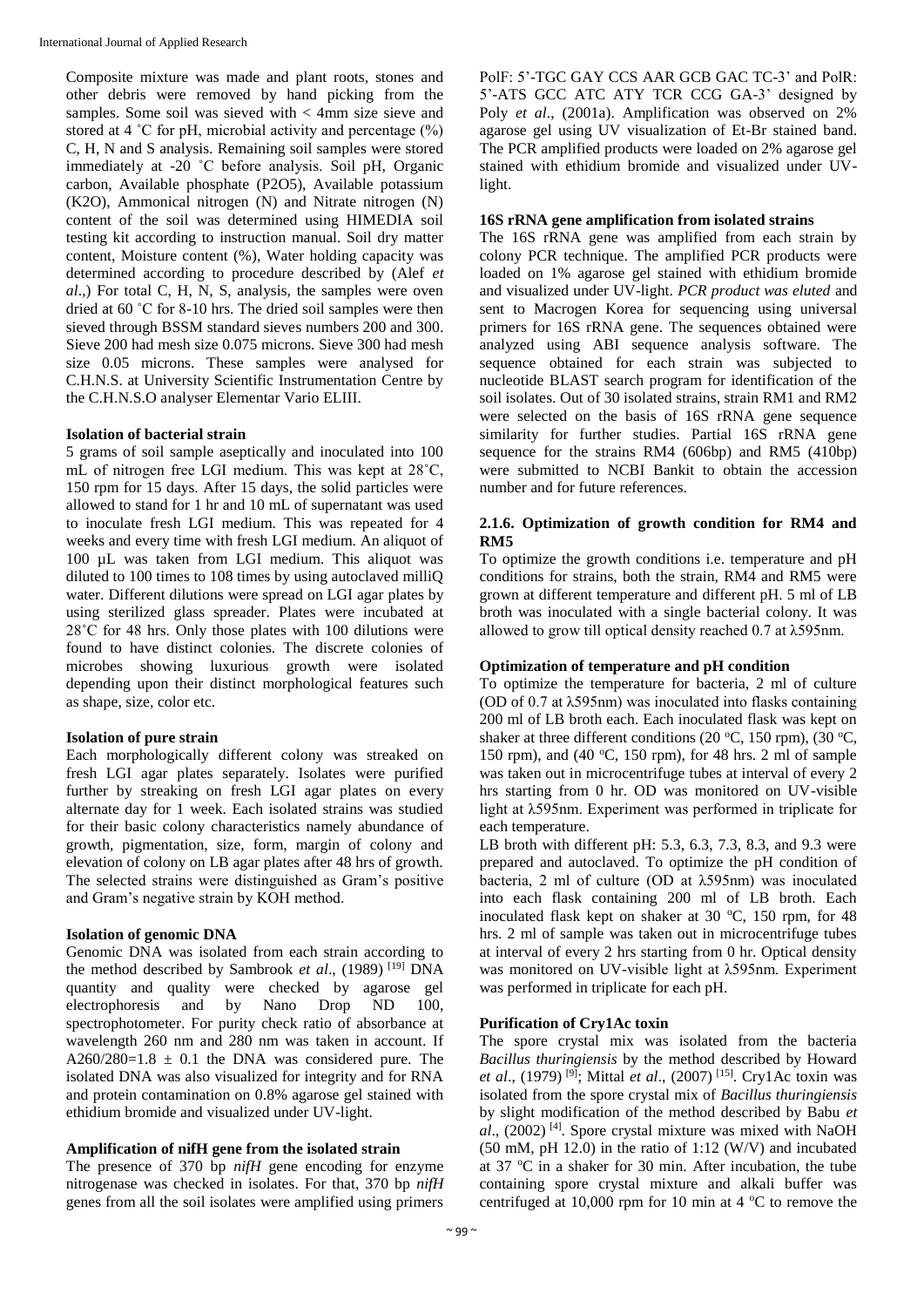spores and undissolved inclusions from the supernatant. The supernatant was filter sterilized and stored at -20  $\,^{\circ}$ C for further analysis. The presence of viable spores in the purified toxin was detected by plating 25 µl of the purified toxin on the LB agar plate. The germination of the spores was checked after 24 and 48 hrs of incubation at 37 °C. The concentration of the purified endotoxin was estimated by the process described by Lowry *et al*., (1951). Integrity of the isolated Cry1Ac toxin was checked by Sodium Dodecyl Sulphate–Polyacrylamide Gel electrophoresis (SDS-PAGE) according to Laemlli,  $(1970)$ <sup>[11]</sup>. The gel was stained in Coomassie brilliant blue G-250 solution prepared by dissolving 0.25 mg Coomassie Brilliant Blue G-250 in 100 ml of 25% methanol, 10% glacial acetic acid and 65% double distilled water. The staining was carried out for 2 hrs under mild shaking followed by destaining using methanol: glacial acetic acid: double distilled water in the ratio of 25:10:65 (V/V) for several hrs till the protein bands became clearly visible with no background colour. The gel was then visualized under densitometer.

#### **Susceptibility test of Cry1Ac toxin to** *Helicoverpa armigera* **Bioassay**

Adult males and females of *Helicoverpa armigera* were allowed to mate in a chamber and eggs layed were collected on muslin clothes in a small air tight container whose lid was light screwed for exchange of gases. Larvae came out after 1-2 days. They were cultured on a semi synthetic diet, which contained chickpea as its main component (Singh and Rambold, 1992). The colony was maintained in a culture room with a mean temperature of  $27 \text{ °C}$ , 60% RH and with a photoperiod of 14:10 (L:D) The stock culture in sixth to ninth generation was used for the bioassay. Five concentrations of Bt-endotoxin were prepared (0, 0.0312, 0.3720, 0.0625, 0.9120) µg/ml along with control. Each treatment was replicated for three times and at least ten larvae formed one experimental unit. Mortality of larvae was scored every 24 hrs for 7 days. Each bioassay was repeated 2-3 times. In each experiment, mortality pattern for five concentrations were used to calculate median lethal concentration  $(LC_{50})$ , All the experiments were carried out in a room with a photoperiod of 12:12 (L: D) and at an average temperature of  $27 \text{ °C}$ ,  $60\%$  RH. Mortality was recorded for the dose of toxin tested and corrected mortality was calculated in case where mortality was recorded in the control using Abott's formula.

o Corrected Mortality =  $\frac{P - P^{\circ}}{100 - P^{\circ}} X100$ 

Where,  $P =$  Mortality in experimental unit.  $P<sup>o</sup>$  = Mortality in control unit.

Corrected percent mortality was converted to their respective probit value. A graph with probit values (Y-axis) against log<sup>10</sup> concentration (X-axis) was plotted and a best straight line was drawn through plotted points, then this line was used to estimate the  $log_{10}$  concentration associated with a probit value of 5 (the probit of  $50\%$ ). LC<sub>50</sub> value was calculated by converting this  $log_{10}$  value to antilog.

#### **Effect of Bt-endotoxin on the protein profile of the selected strains**

Nine flasks with 200 ml of LB broth each were prepared (three flasks for each concentration). Two concentrations i.e. 1.6 and 3.2 μg/ml was used for both the strain for further experiment. The cells were harvested by centrifugation at 10000 g at 4  $\degree$ C for 15 mins, washed twice in cold milliQ water and resuspended in 1 mL of milliQ water. 30 µL of this cell suspension was diluted in 50 µL of 50 mM/L) Tris buffer (pH 7.5). To this suspension, 20  $\mu$ L of 4X SDSloading dye (200 mM/L, Tris–HCl, pH 6.8, 10% (w⁄v), glycerol, 2% (w⁄v), SDS, 5% (v⁄v), β-mercaptoethanol and 0.05% bromophenol blue) were added, and the samples were denatured by heating at  $95^{\circ}$ C for 5 mins in a water bath  $(Laemmi, 1970)$ <sup>[11]</sup>. After denaturation, samples were centrifuged at 10000g for 10 mins. Protein concentration of the whole cell protein extract was determined by Bradford's method. SDS-PAGE for the whole cell protein extract was carried out according to the method described earlier. The gel was stained in Coomassie brilliant blue G-250 for several hrs till the protein bands become clearly visible with no background colour. The gel was then visualized and quantification of bands was done by densitometry.

#### **Result and discussion**

Soil biota consists of a large range of microorganisms which interact among each other and also with the plants and provide them nutrition along with other benefits (Welbaum et al., 2004)<sup>[29]</sup>. Manipulation in the population of plant growth promoting rhizobacteria (PGPR'S) has tremendous potential to enhance crop yield, improve soil fertility and sustain soil health. A number of factors including plant type, age, soil type, agricultural practices and composition of microbial communities, root exudates and chemical compounds applied to the soil may influence their activity and diversity (Martinez-Toled *et al*., 1991; Rajakumar *et al*., 1995) [14, 18] .

Microbes are natural components of soil and water environment. They usually, occupy a volume of less than 0.1% of the soil but are responsible for numerous transformations that cycle elements and energy in nature. Microbial density may be as high as 109 per gram of soil, with a biomass upto several tone per hectare. The structural analysis of microorganism in soil presents a far new complex problem than their functional analysis. Microbial communities in soil are extremely diverse and it is assumed that with conventional microbiological cultivation methods only about 1% of the indigenous species are recovered. Soil physicochemical properties are important factors that govern the type and properties of the micro-flora and micro-fauna found in a particular soil. The physio-chemical properties of experimental soil are shown in table1. Out of the different plates inoculated with different dilutions of enrichment culture, only the plate having 100 and 102 were showing countable numbers of colonies after the 7 days of incubation. A total of 22 colonies were isolated by the enrichment technique from the LGI plates. Microorganism use naturally occurring and synthetic chemicals for their growth. They use these molecules as a source of energy, Carbon (C), Nitrogen (N), Phosphorous (P), Sulfur (S) or other elements, which are required for their growth. LGI medium used in this study had sucrose as a carbon source. As the strains were isolated by enrichment method in the LGI medium, it can be expected that the strains growing in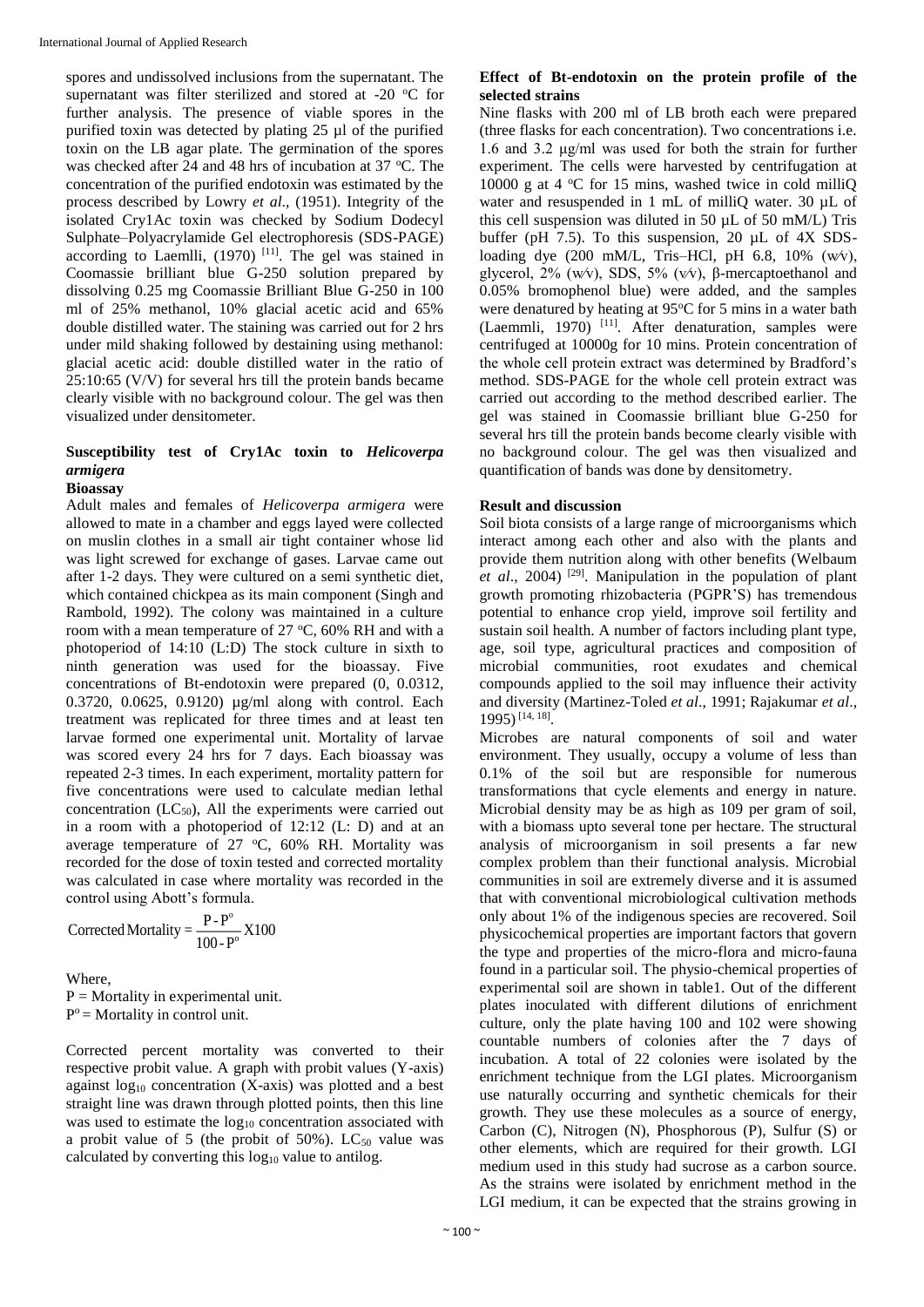this medium were able to utilize sucrose as a carbon source very well, apart from other carbon sources.

On the LGI agar plate, different types of colonies were found to be having different types of morphological characteristics such as abundance of growth, pigmentation, size, margin of colony and elevation of colony (Table 2). The strain RM4 had good abundance of growth, medium size of colony with smooth margin and convex elevation of colony. The strain RM5 had good abundance of growth, medium size of colony with smooth margin and convex elevation of colony. Both the strains showed pigmentation. Earlier LGI medium was described as a selective substrate for the isolation of Azotobacter being successfully employed to screen soil isolates for the presumptive recognition of micro-organisms belonging to the genus of interest. But now it has been reported that utilization of LGI medium is differential more than selective, allowing free living diazotrophes to be preliminary recognized on the basis of morphology, consistency, and pigmentation of the colonies. Moreover, the presence of pH indicator (Bromothymol blue) permitted the individualization of the Azotobacter acidifying strains (Aquilanti *et al.*, 2004)<sup>[3]</sup>. Out of the 22 strains isolated, three strains, RM1, RM2 and RM23 were detected as Gram's positive. All other strains were detected as Gram's negative (Table 3). Genomic DNA, isolated from all the strains was shows different yields. 1.5 kb 16S rRNA gene was successfully amplified from all the strains by PCR technique (Fig 1). 360 bp nifH gene was successfully amplified from RM4 and RM5 using genomic DNA as template (Fig 2). According to the 16S rRNA gene sequence similarity, the strains were compared with their closest gene bank match and the strain RM4 was showing 99% similarity with the *Sphingomonas sp*. and RM5 was showing 99% similarity with the *Novosphingobium sp*. Strain RM4 and RM5 were selected out of 22 strains as they were showing 99% similarity with their closest gene bank match. Rest other strains were showing 100% similarity with their closest gene bank match. The optimum temperature and the optimum pH for the strain RM4 and RM5 were obtained as  $30^{\circ}$ C and 7.3 (Fig 3). The Cry1Ac toxin purified was free of viable spores as no germination of spores was seen when plated on LB agar plates. A calibration curve was made using different concentrations of standard BSA stock solution. The value of slope obtained was 0.351. The value of unknown protein sample was determined by dividing OD of unknown sample by value of slope of calibration curve. The concentration of Cry1Ac toxin extracted from ECE53 was 0.868 µg/µl and concentration of Cry1Ac toxin from 4D1 spore crystal mix was 0.376  $\mu$ g/ $\mu$ L. Only single band of size approximately 135 kDa was visible in the lane loaded with crystal protein purified from spore crystal mix of *Bacillus thuringiensis* (4D1), as shown in (Fig.8). With the 5 different Bt-toxin concentrations on the neonate larvae of Helicoverpa *armigera*, maximum i.e. 100% motality was recorded for the toxin concentration of 0.9120 μg/mL. Untreated replicates were not showing mortality even after 7 days (Table 3.13). From the dose response relationship graph the LC50 value for Bt-endotoxin was calculated as 0.647 μg/mL (Fig.6). After 12 hrs of incubation considerable growth was seen in all the six flasks, crude protein extracted was estimated by Bradford's method the value of slope was 0.036. The value of unknown protein sample was determined using slope of calibration curve. The yield of protein for different treatment showed that for strain RM4 the control, with no toxin incubation gave maximum yield of 5.31  $\pm$  0.15 mg/mL, which goes down to 0.69  $\pm$  0.02 mg/mL, and showed slight increase  $0.79 \pm 0.03$  mg/mL for toxin concentration 3.2 μg/mL. For strain RM5 the control, with no toxin incubation gave maximum yield of  $5.05 \pm$ 0.14 mg/mL, which goes down to  $0.76 \pm 0.00$  mg/mL, corresponding to 1.6 μg/mL of Bt-endotoxin and showed increase upto  $2.81 \pm 0.06$  mg/mL for toxin concentration of 3.2 μg/mL (Table.5). The SDS–PAGE of whole cell proteins of strains RM4 and RM5, with and without Cry1Ac toxin incubation generated protein profiles containing 40–50 bands each, with molecular weights ranging from 11-230 kDa (Fig.9). A quantitative as well as qualitative difference was observed in protein bands having molecular weight in the region of 28–36 kDa, and also in the 17-28 kDa. The bands present in the lower region (<11 kDa) of the SDS– PAGE gels in all samples did not resolve well. A differential expression of protein bands were seen corresponding to different doses of Bt- endotoxin. For quantification of protein bands by densitometry showed that for the strain RM4, band size ranging from 28-36 kDa (2) was showing increase in intensity with an increase in the concentration of Cry1Ac toxin used which decreased further with increase in toxin concentration. For the strain RM5, this band was almost negligible for control but its intensity increased with the increased dose of toxin concentration. A band in the range 17-24 kDa (4) was also showing difference in intensity. For the strain RM5 although, this band was present in the control, its intensity went up with the increased concentration of toxin and decreased with further increase in toxin concentration. For the strain RM4 the result was quite different as band intensity increased with increase in toxin dose. Also, a band of approximately 36 kDa (1) was present in the control for both the strains, but got dissappeared in the presence of toxin. Another band of 28 kDa (3) was also showing difference in intensity with different toxin dose. For the strain RM4, band intensity increased slightly with initial increase in toxin dose which decreased significantly with increase in toxin concentration further (Fig 10). For the strain RM5 the result was same. The bands differing in intensity needs to be identified further by mass spectrometry.

| <b>Soil characteristics</b>                          | <b>Values</b>          |
|------------------------------------------------------|------------------------|
| pH                                                   | 9.0                    |
| Total $C(\%)$                                        | $2.95 \pm 0.22$        |
| Total H $(\%)$                                       | $2.02 \pm 0.16$        |
| Total $N$ (%)                                        | $2.77 \pm 0.28$        |
| Total $S(\%)$                                        | $0.12 \pm 0.01$        |
| Organic carbon (%)                                   | 0.505-0.750            |
| Available phosphate (P <sub>2</sub> O <sub>5</sub> ) | $0 \text{ kg/hectare}$ |
| Available potassium $(K_2O)$                         | Above 392 kg/hectare   |
| Ammonical nitrogen (N)                               | 15 kg/hectare as N     |
| Nitrate nitrogen (N)                                 | 50 kg/hectare as N     |
| Dry matter content $(\%)$                            | $87.93 \pm 0.13$       |
| Dry matter content $(\%)$                            | $12.06 \pm 0.13$       |
| Water holding capacity (%)                           | $51.84 \pm 1.7$        |

**Table 1:** Physical and chemical properties of experimental soils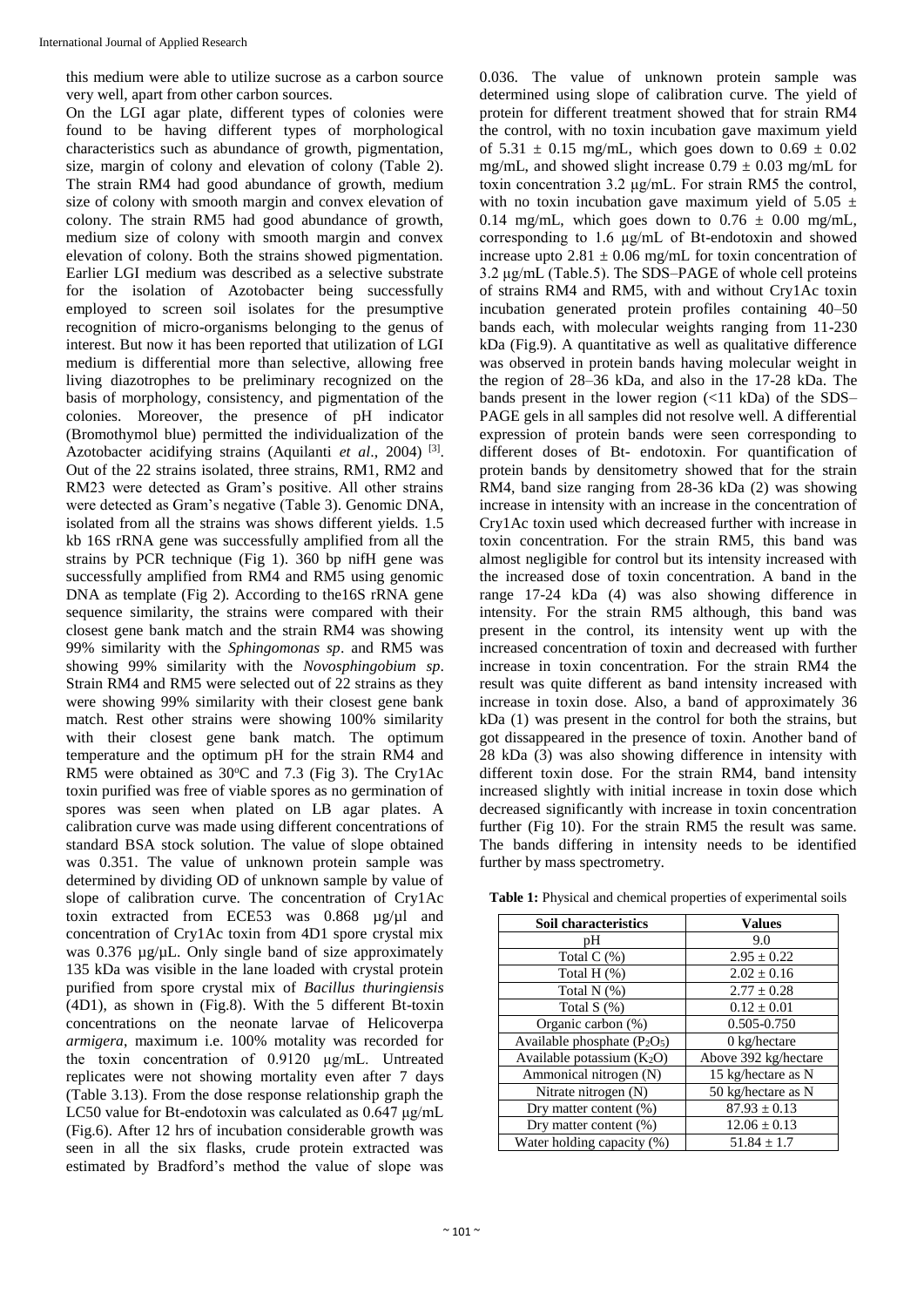|  |  | Table 2: Characteristics of the soil isolates on LB agar after 24 hrs of growth. |  |  |  |  |
|--|--|----------------------------------------------------------------------------------|--|--|--|--|
|--|--|----------------------------------------------------------------------------------|--|--|--|--|

| <b>Strains</b>  | Abundance of growth | Pigmentation | <b>Size</b> | <b>Margin of colony</b> | <b>Elevation of colony</b> |
|-----------------|---------------------|--------------|-------------|-------------------------|----------------------------|
| RM1             | Good                | N            | Large       | Smooth                  | Convex                     |
| RM2             | Good                | N            | Large       | Smooth                  | Flat                       |
| RM4             | Good                | Y            | Medium      | Smooth                  | Convex                     |
| RM <sub>5</sub> | Good                | Y            | Medium      | Smooth                  | Convex                     |
| RM5             | Good                | Y            | Medium      | Smooth                  | Convex                     |
| RM7             | Good                | Y            | Medium      | Smooth                  | Convex                     |
| RM <sub>8</sub> | Good                | Y            | Medium      | Smooth                  | Convex                     |
| RM <sub>9</sub> | Good                | Y            | Medium      | Smooth                  | Convex                     |
| <b>RM10</b>     | Good                | Y            | Medium      | Smooth                  | Convex                     |
| <b>RM11</b>     | Good                | Y            | Medium      | Smooth                  | Convex                     |
| <b>RM12</b>     | Good                | Y            | Medium      | Smooth                  | Convex                     |
| <b>RM14</b>     | Good                | Y            | Medium      | Smooth                  | Convex                     |
| <b>RM15</b>     | Good                | Y            | Medium      | Smooth                  | Convex                     |
| <b>RM16</b>     | Good                | Y            | Medium      | Smooth                  | Convex                     |
| <b>RM17</b>     | Good                | Y            | Medium      | Smooth                  | Convex                     |
| <b>RM18</b>     | Good                | Y            | Medium      | Smooth                  | Convex                     |
| <b>RM19</b>     | Good                | Y            | Medium      | Smooth                  | Convex                     |
| <b>RM20</b>     | Good                | Y            | Medium      | Smooth                  | Convex                     |
| <b>RM21</b>     | Good                | Y            | Medium      | Smooth                  | Convex                     |
| <b>RM22</b>     | Good                | Y            | Medium      | Smooth                  | Convex                     |

\*Y-yes \*\*N-no

**Table 3:** Differentiation of soil isolates as Gram's positive and Gram's negative strain.

| <b>Strains</b>  | <b>KOH</b> test result | $Gram's + / Gram's -$ |
|-----------------|------------------------|-----------------------|
| RM1             | -ve                    | Gram's $+ve$          |
| RM2             | -ve                    | Gram's $+ve$          |
| RM4             | $+ve$                  | Gram's -ve            |
| RM <sub>5</sub> | $+ve$                  | Gram's -ve            |
| RM <sub>5</sub> | $+ve$                  | Gram's -ve            |
| RM7             | $+ve$                  | Gram's -ve            |
| RM <sub>8</sub> | $+ve$                  | Gram's -ve            |
| RM9             | $+ve$                  | Gram's -ve            |
| <b>RM10</b>     | $+ve$                  | Gram's -ve            |
| <b>RM11</b>     | $+ve$                  | Gram's -ve            |
| RM12            | $+ve$                  | Gram's -ve            |
| <b>RM14</b>     | $+ve$                  | Gram's -ve            |
| RM15            | $+ve$                  | Gram's -ve            |
| <b>RM16</b>     | $+ve$                  | Gram's -ve            |
| <b>RM17</b>     | $+ve$                  | Gram's -ve            |
| <b>RM18</b>     | $+ve$                  | Gram's -ve            |
| <b>RM19</b>     | $+ve$                  | Gram's -ve            |
| <b>RM20</b>     | $+ve$                  | Gram's -ve            |
| RM21            | $+ve$                  | Gram's -ve            |
| <b>RM22</b>     | $+ve$                  | Gram's -ve            |



**Fig 1:** 0.8% agarose gel stained with ethidium bromide showing 16S rRNA gene amplification from samples 1, 2, 3, 5and 6 isolates (Numbers above the wells indicate the name of the strains). Lane M shows 500 bp DNA size marker.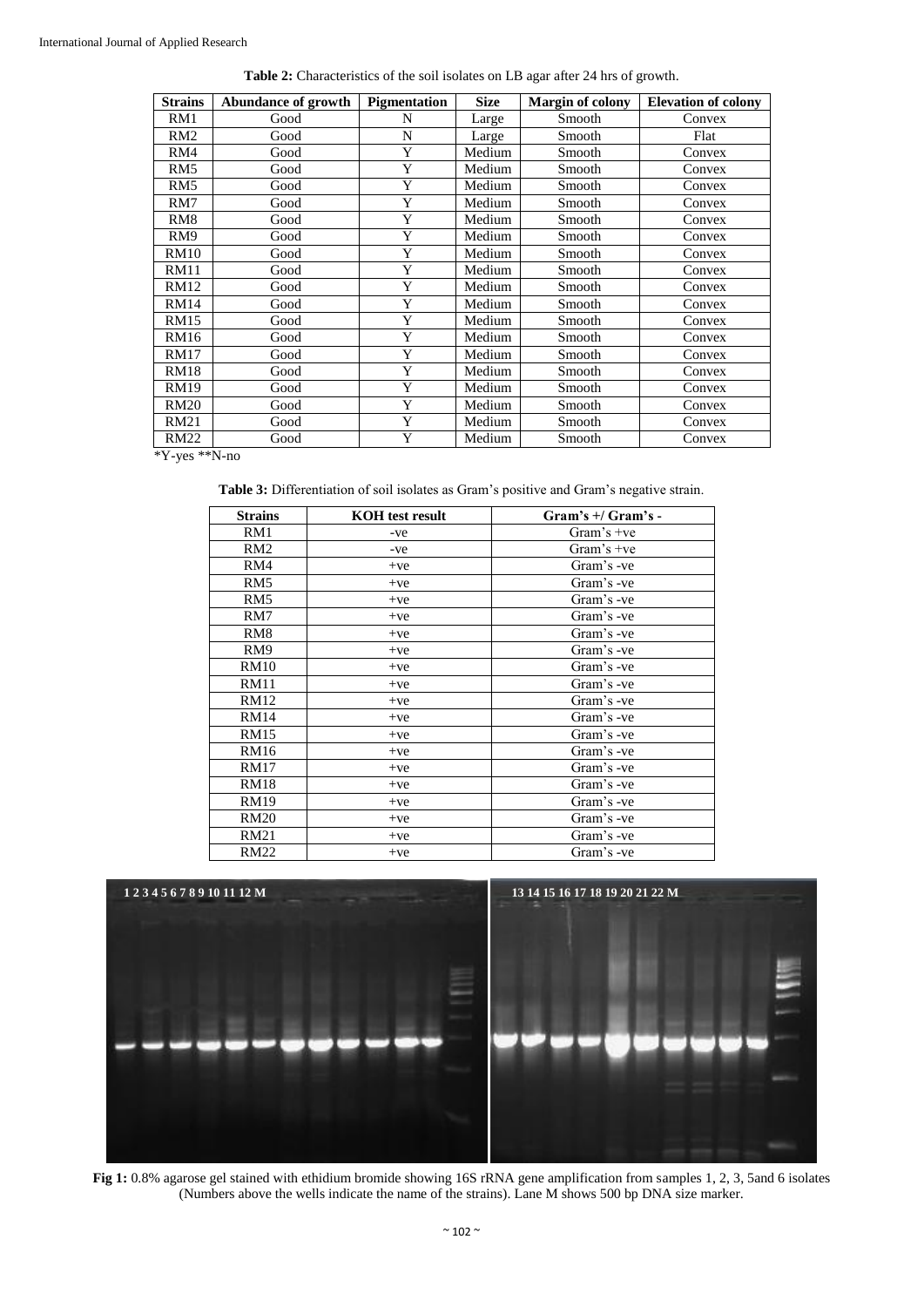

**Fig 2:** 1% agarose gel stained with ethidium bromide showing 360 bp *nifH* gene amplified from the strain RM4 and RM5. Lane M contains 100 bp DNA size marker. Lane A. br. contain positive control.

**Table 4:** Accession numbers for the strains RM4 and RM5







**Fig 3:** Growth curve of RM4 and RM5 at different temperature and pH.

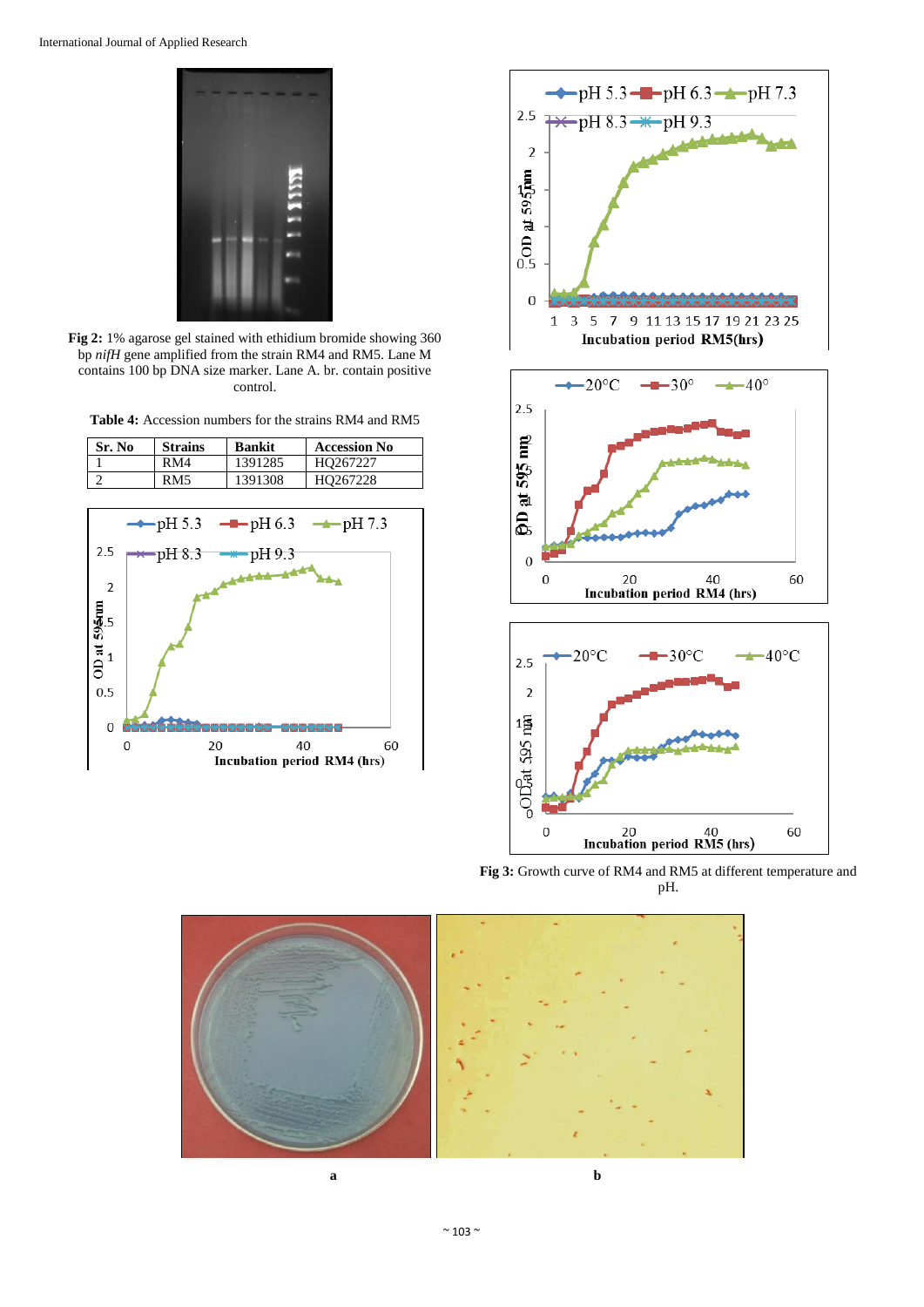

**Fig 4:** (a) Morphology of the strain RM4 growing on LGI agar after 96 hrs. (b) Gram's staining of the strain RM5 (c) Morphology of the strain RM5 growing on LGI agar after 96 hrs. (d) Gram's staining of the strain RM5.



**Fig 5:** Phylogenetic tree RM4 **Fig 6:** Phylogenetic tree RM5



**Fig 7:** Dose response relationship of Helicoverpa armigera for Bt-endotoxin.

**Table 5:** Estimation of whole cell protein by Bradford's method.

| <b>Strains</b> | Concentration Of toxin $\mu$ g/mL | Yield mg/mL | Average | S.D.  | S.E.     |
|----------------|-----------------------------------|-------------|---------|-------|----------|
| RM4            |                                   | 5.19        | 5.05    | 0.197 |          |
|                |                                   | 4.92        |         |       |          |
|                |                                   | 0.66        | 0.69    | 0.042 | 0.02     |
|                |                                   | 0.72        |         |       |          |
|                | 3.2                               | 0.75        | 0.79    | 0.056 | $0.03\,$ |
|                |                                   | 0.83        |         |       |          |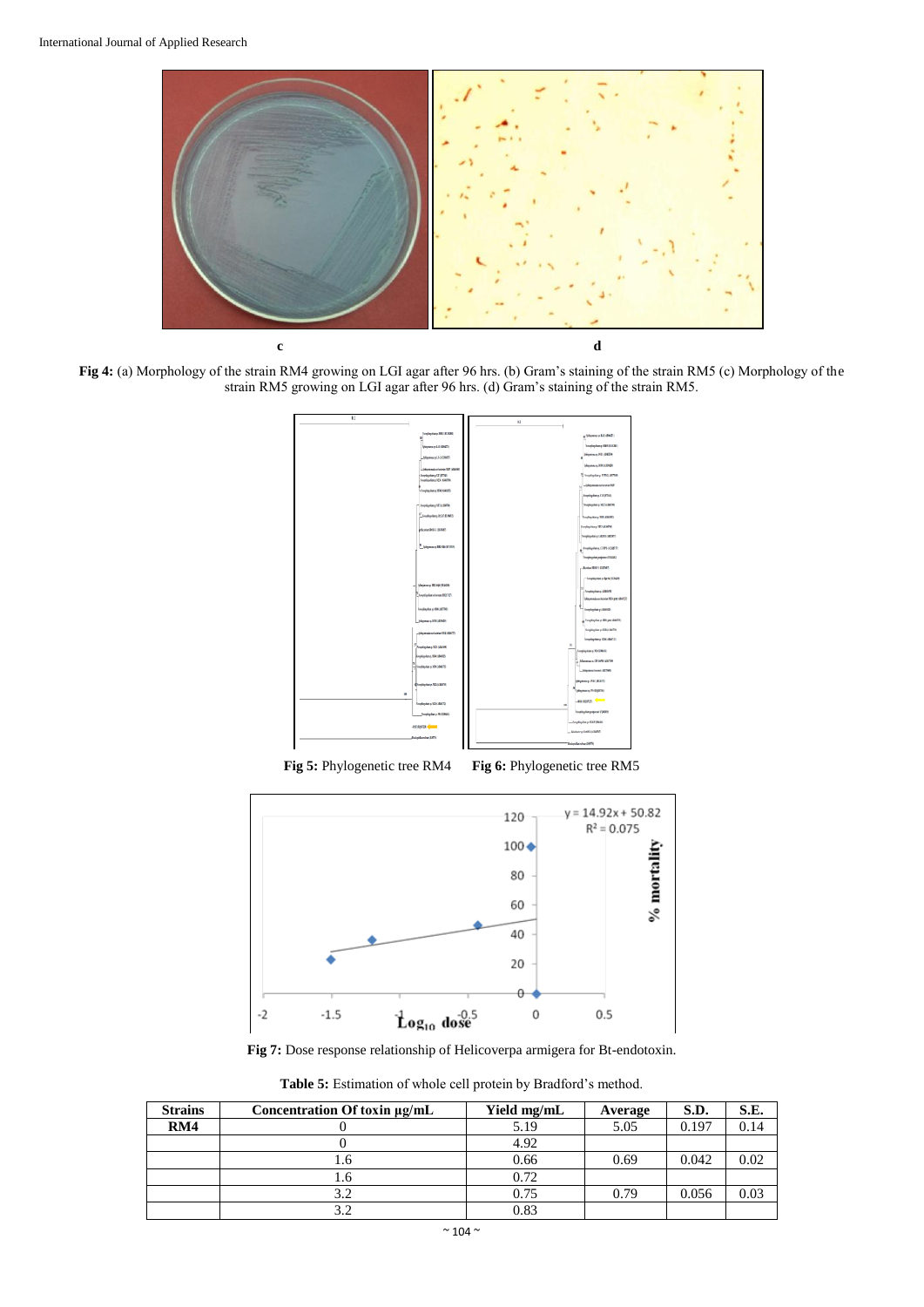| RM5 |     | 5.47 | 5.31 | 0.219 | 0.15 |
|-----|-----|------|------|-------|------|
|     |     |      |      |       |      |
|     |     | 5.16 |      |       |      |
|     | 1.6 | 0.77 | 0.76 | 0.014 | 0.00 |
|     | l.6 | 0.75 |      |       |      |
|     | 3.2 | 2.88 | 2.81 | 0.091 | 0.06 |
|     | 3.2 | 2.75 |      |       |      |



**Fig 8:** 10% SDS-PAGE showing extraction of 135 kDa Cry1Ac endotoxin from spore crystal mix of strain 4D1 (*Bacillus thuringiensis* subsp. *Kurstaki* HD1) Lane 1, 2 contain 135 kDa toxin band,. Lane E is empty. Lane M contain protein marker with molecular weight ranging from 29-205 kDa.



**Fig 9:** 12% SDS-PAGE showing whole cell protein profiling of bacterial strain RM4 and RM5 incubated in the absence and in the presence of different concentrations of Cry1Ac endotoxin. Lane 1- Strain RM5 incubated with 3.2µg/ml.

Lane2- Strain RM5 incubated with 1.6µg/ml. Lane3- Strain RM5 without toxin Lane4- Strain RM4 incubated with 3.2µg/ml Lane5- Strain RM4 incubated with 1.6µg/m. Lane6- Strain RM4 without toxin. LaneM- Marker with molecular weight ranging from 11-250 kDa



**Fig 10:** Comparative % expression of proteins bands in RM4 and RM5 at different *Bt-*endotoxin concentration.